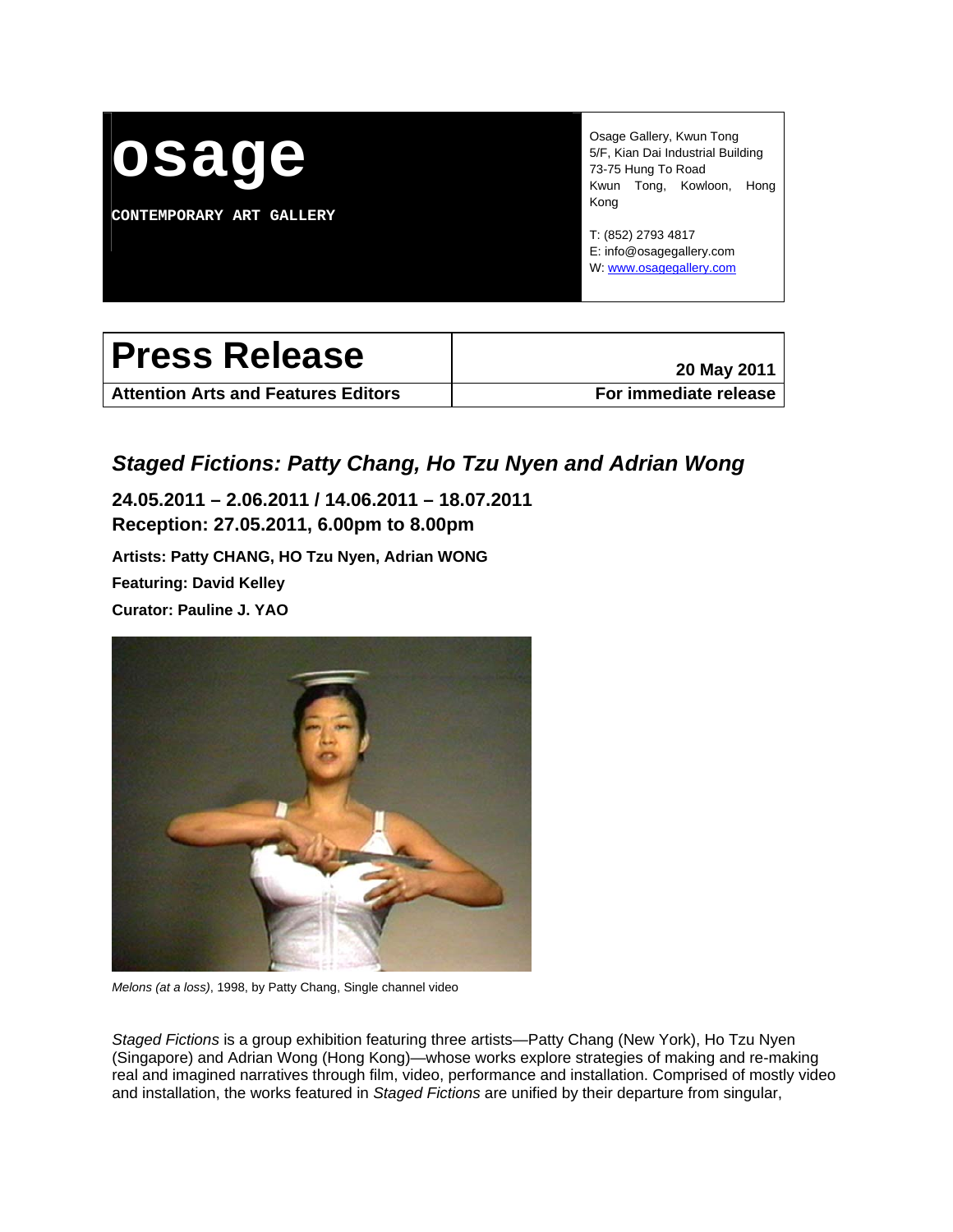essentialist, or fixed points of origin. Instead they embrace moments of bifurcation, ambiguity and obscurity through blurring the lines between performance and choreography and real-life documentation. Such contemporary processes of mythmaking are designed to unveil the construction of culture and the body of 'history'. As these predominantly filmic explorations reveal, invented encounters, imagined histories and fabricated scenarios can overlap with the realities and attributes of our contemporary condition, giving way to an 'embodiment of making' that is at once unavoidably real and eminently imagined.

New York artist **Patty Chang** is well known for her performative artworks which deal with issues of gender, sexuality, and identity. Using video as a method of documentation and interpretation, Chang's performances are marked by their visceral and confrontational nature, and often contain undertones of discomfort leading to pain or distress. For *Staged Fictions*, Chang presents a recent piece filmed in China's Xinjiang Province and a new collaboration with David Kelley shot along the border zone of China, Laos and Vietnam. Both similarly interweave moments of real trauma with disjunctive or fantasty-like narratives that obliquely point to modernizing forces affecting the region. *Staged Fictions* represents the first time these works have been shown in Asia.

The two existing works by filmmaker and artist **Ho Tzu Nyen** in *Staged Fictions* meditate on the dialectical relationship between painting and cinema, the still and the moving image. *Utama Every Name in History is I (2003),* a short film that meditates on Utama, a legendary figure in pre-colonial Malay history who is responsible for coining the name Singapore and whose questionable status suggests an ambiguous multiplicity of possible identities. Ho's spectacular *Earth* (2009) features some fifty actors strewn about a carefully constructed set resembling a modern day rubbish dump. A study in light, composition and slowed movements luxuriously captured on film, *Earth* stages late renaissance Italian and French tableau vivant paintings as post-apocalyptic, disaster-ridden silent dramas.

Hong Kong artist **Adrian Wong**'s work crisscrosses disciplines of installation, design, performance, and theatre; and engages in idiosyncratic fields of research that mine personal and collective histories. Shown for the first time in Hong Kong, his video *Umbrellahead, I Will Find You* (2010) is a thirty-minute theater production that was the culmination of a three-month intensive research project relating to urban redevelopment in the Western district on Hong Kong Island. **Wong's** video *Sang Yat Fai Lok* (2008) is also the product of his research-based practice, this time into his familial ties to the Pearl River Delta, namely his estranged great uncle who was a local television personality.

#### --END—

| Artists:                   | Patty Chang, Ho Tzu Nyen, Adrian Wong                             |
|----------------------------|-------------------------------------------------------------------|
| Curator:                   | Pauline J. YAO                                                    |
| Venue:                     | Osage Kwun Tong                                                   |
| Address:                   | 5/F, Kian Dai Industrial Building, 73-75 Hung To Road, Kwun Tong, |
|                            | Kowloon, Hong Kong                                                |
| Tel:                       | (852) 2793 4817                                                   |
| Exhibition Duration:       | 24 May 2011 till 6 June 2011 / 14 June till 18 July 2011          |
| Reception:                 | 27 May 2011 (Friday), 6.00pm                                      |
| <b>Reception Sponsors:</b> | San Miguel                                                        |

#### **ABOUT** *STAGED FICTIONS*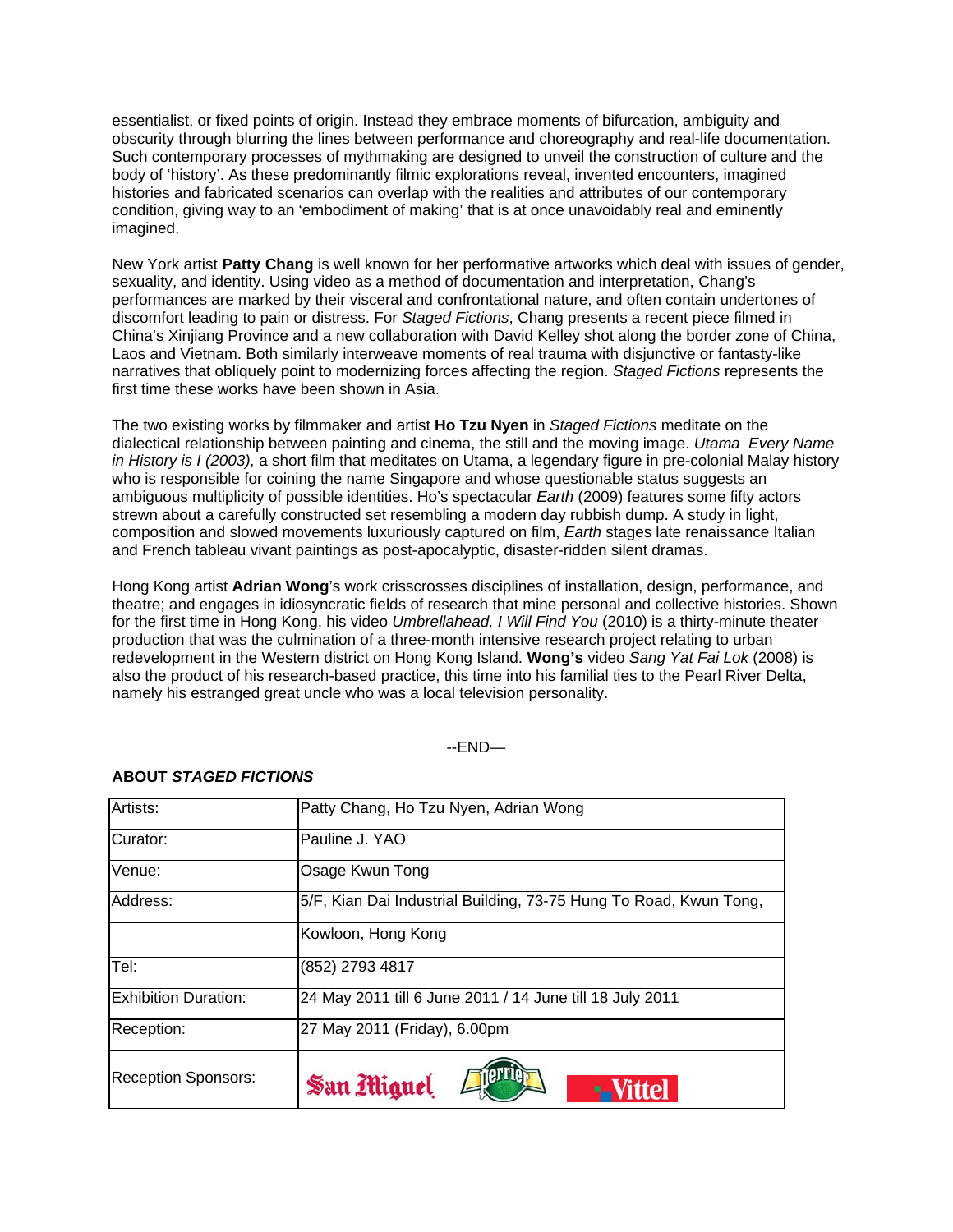# **[ENCL.] APPENDIX A: ABOUT THE ARTISTS APPENDIX B: PRESS IMAGES**

#### **APPENDIX A: ABOUT THE ARTISTS**

**Patty Chang** (b.1972, USA) is a performance and video artist and a nominated finalist for the Hugo Boss Prize in 2008. Her work *Flotsam Jetsam*, 2007 (with David Kelley) is in the collection of the Museum of Modern Art and her recent work *Minor* (2009) was screened at MoMA's Documentary Fortnight series in 2010. Her work has been exhibited in solo and group exhibitions internationally. She lives and works in New York.

**Ho Tzu Nyen** (b.1976, Singapore) works primarily as a film and audiovisual artist. His first feature film, HERE, premiered at the 41st Director's Fortnight, Cannes Film Festival in 2009. He has exhibited widely in biennials and festivals around the world, including the Sao Paulo Biennale (2004), the Fukuoka Asian Art Triennial (2005), the Singapore Biennale (2006), and the Asia-Pacific Triennial (2009) in Queensland, Australia. He has been chosen to represent Singapore at the 54<sup>th</sup> Venice Biennale this June. He lives and works in Singapore.

**Adrian Wong** (b.1980, USA) is a multi-disciplinary artist working in sculpture, installation, performance and film. Trained in Developmental Psychology at Stanford University, Wong later received his MFA in Sculpture at Yale University and soon after relocated to Hong Kong. Wong's work has been exhibited at the Louis Vuitton Foundation in Hong Kong, Shanghai MOCA, and the Kunsthalle Wien. He is currently exhibiting his solo exhibition, "Troglodyte See the Light" at LTD Los Angeles. He lives and works in Hong Kong and Los Angeles.

#### Featuring:

**David Kelley** (b. 1972, USA) is an artist working interchangeably between photography, video, sculpture and installation. He received his MFA from the University of California in Irvine and is a recent alumni of the Whitney Museum of American Art's Independent Study Program. Kelley's work has been shown in galleries, museums, and theaters around the world. His project with Patty Chang Flotsam Jetsam (2007) was exhibited at New York's Museum of Modern Art's 2008 New Directors New Films Festival, in MassMoCA's Eastern Standard show and won the Golden Pyramid at the Cairo IMFAY Media Arts Festival. He is currently Professor of Photography at Wellesley College. He lives between New York city and Wellesley, MA.

Special Thanks to the Asian Cultural Council, NY and Galerie Gabrielle Maubrie, Paris for their support of *Route 3* 

**APPENDIX B: PRESS IMAGES**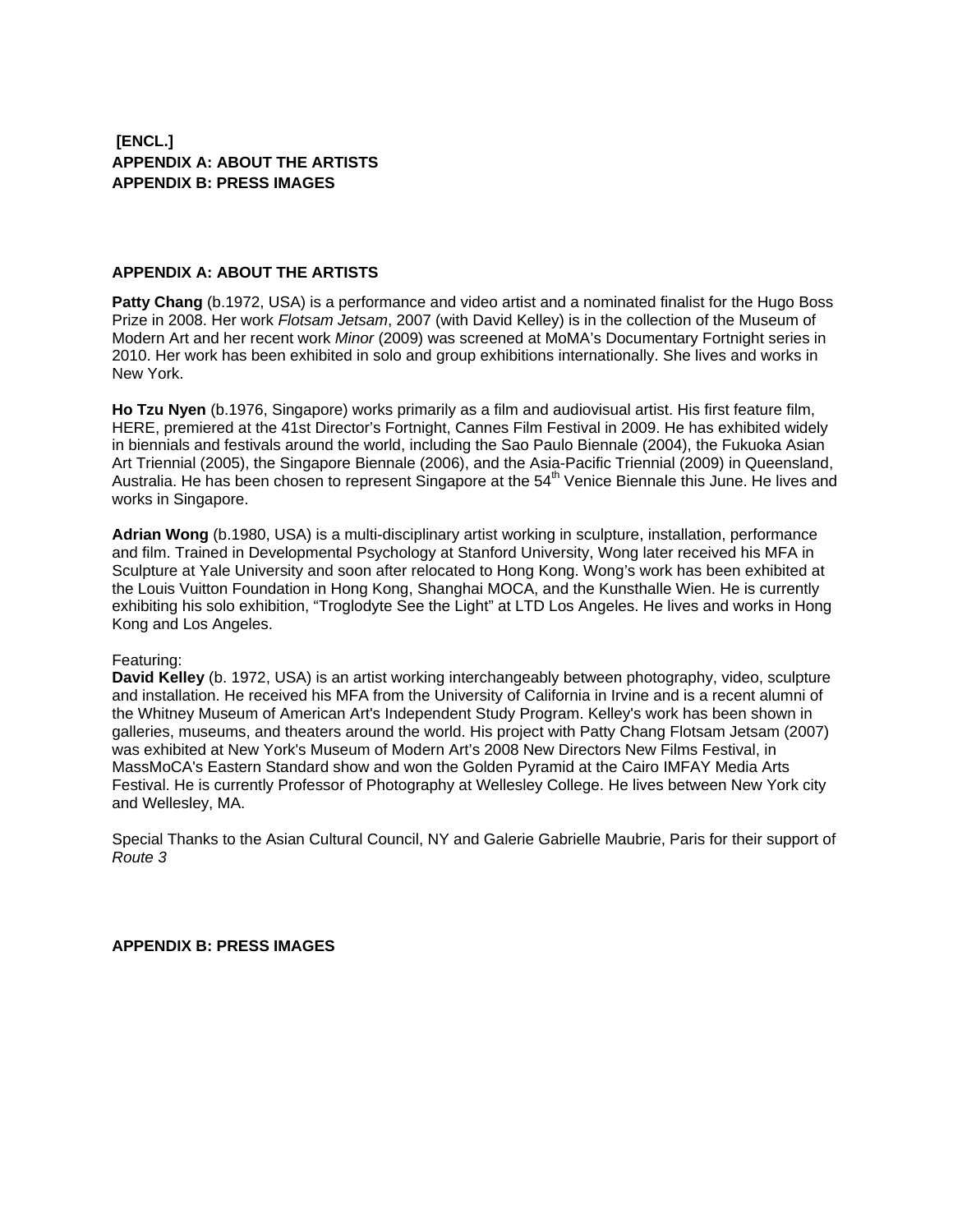

*Minor* (2009) by Patty Chang Single channel video



*Sang Yat Fai Lok* (2008) by Adrian Wong Single channel video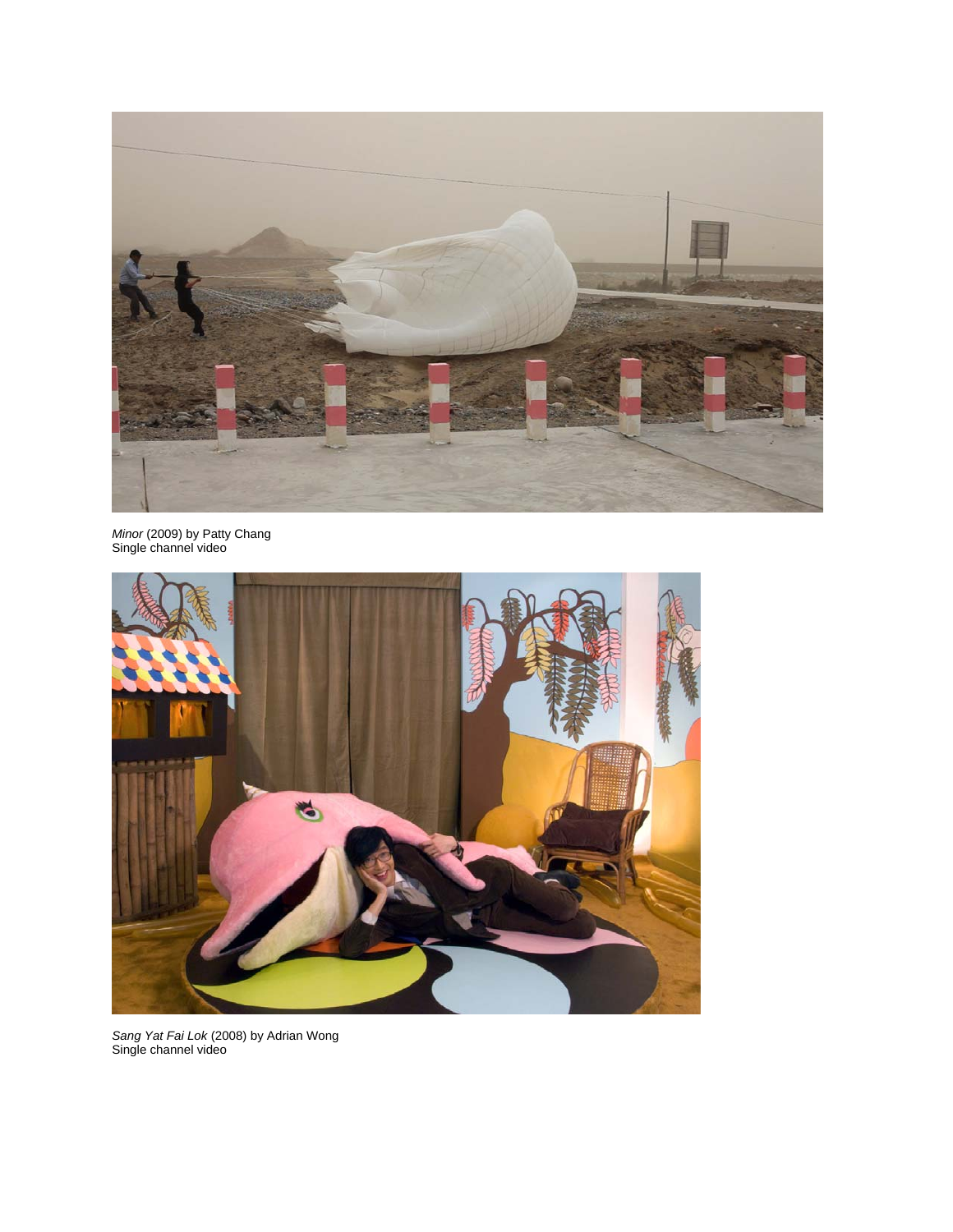

*Earth* (2009) by Ho Tzu Nyen Single channel video

#### **ABOUT OSAGE GALLERY**

Osage Gallery is devoted to the exhibition and promotion of international and Asian contemporary visual arts, exploring the diverse and complex artistic relationships between the different regions of Asia, and beyond that, of the artistic relationships between Asia and other parts of the world. Osage Gallery represents some of the most exciting and significant artists in the region. The gallery also works closely with international critics and curators to present exhibitions and projects that address themes and issues relevant to our times.

In addition to organising major group and thematic exhibitions, Osage Gallery has organised solo exhibitions by some of the most significant artists in Asia, such as Sun Yuan and Peng Yu, Shen Shaomin and Jiang Zhi from China, as well as other Asian artists such as Lee Kit (Hong Kong), Wilson Shieh (Hong Kong), Nipan Oranniwesna (Thailand) and Charwei Tsai (Taiwan).

Osage Gallery is part of the Osage Group [www.osageartideas.com](http://www.osageartideas.com/) encompassing the much-celebrated Osage Art Foundation, Osage Art Consultancy and Osage Design.

#### **Upcoming Exhibitions**

#### **Osage Gallery, Kwun Tong**

*Points of Ellipsis…*  Curated by Arianna Gellini and Sonja Ng Artists: Juan Alcazaren, Ranelle Dial, Roberto Chabet, Nilo Ilarde, Lani Maestro, Tozer Pak, Gary-Ross Pastrana, Chris Villanueva and William Lim 24.05.2011 – 2.06.2011 / 14.06.2011 – 5.07.2011